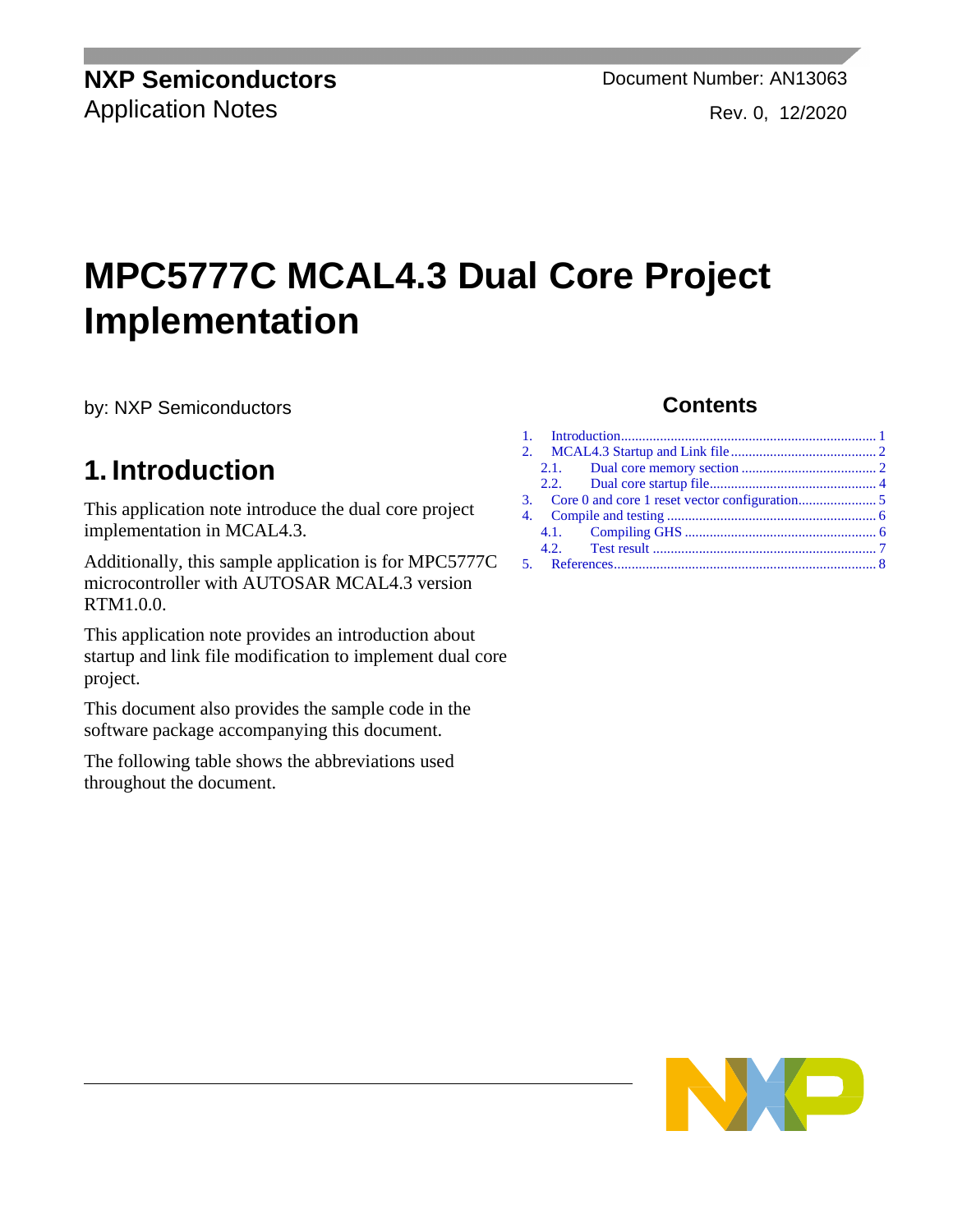| Term/Acronym | <b>Definition</b>                |  |  |
|--------------|----------------------------------|--|--|
| <b>BAM</b>   | <b>Boot Assist Module</b>        |  |  |
| l IVPR       | Interrupt vector prefix register |  |  |

Table 1. **Acronym and definition**

# <span id="page-1-0"></span>**2. MCAL4.3 Startup and Link file**

MCAL4.3 startup and link file is only for one core, so the startup and link file needs to be modified for two cores.

### <span id="page-1-1"></span>2.1. **Dual core memory section**

Flash\_rsvd1 is used to store RCW, flash\_memory is used by core 0. You should modify the link file which allocates the flash\_memory 1 to store the core 1 startup code and fix the vector reset address as 0x00ED0000. You also need to configure this address in EB tresos.

|          |                 | Note: This linker command file to be used with MPC5777C device only |
|----------|-----------------|---------------------------------------------------------------------|
| MEMORY { |                 |                                                                     |
|          |                 | /* 5777C - Flash 8.0 MB - 0x00800000 - 0x00FFFFFF */                |
|          | flash rsvdl     | : ORIGIN = $0x00800000$ , LENGTH = $0x20$                           |
|          | /*flash memory  | : ORIGIN = $0x00800020$ , LENGTH = $0x7CFFE0*/$                     |
|          | flash memory    | : ORIGIN = $0x00800020$ , LENGTH = $0x6CFFE0$                       |
|          | flash memory1   | : ORIGIN = $0x00ED0000$ , LENGTH = $0x100000$                       |
|          | flash vec       | : ORIGIN = $0x00F$ D0000, LENGTH = $0x010000$                       |
|          | flash vec corel | : ORIGIN = $0x00FE0000$ , LENGTH = $0x010000$                       |
|          | flash rsvd2     | $LENGTH = 0$<br>$:$ ORIGIN = $\cdot$ ,                              |

Figure 1. **Memory for two core**

The following figure shows the allocated stack for core 0, the address starts from 0x4003EBC0. The core1 stack address startx from 0x4003FBC0 and the length is 4k.

**MPC5777C MCAL4.3 Dual Core Project Implementation, Rev. 0, 12/2020**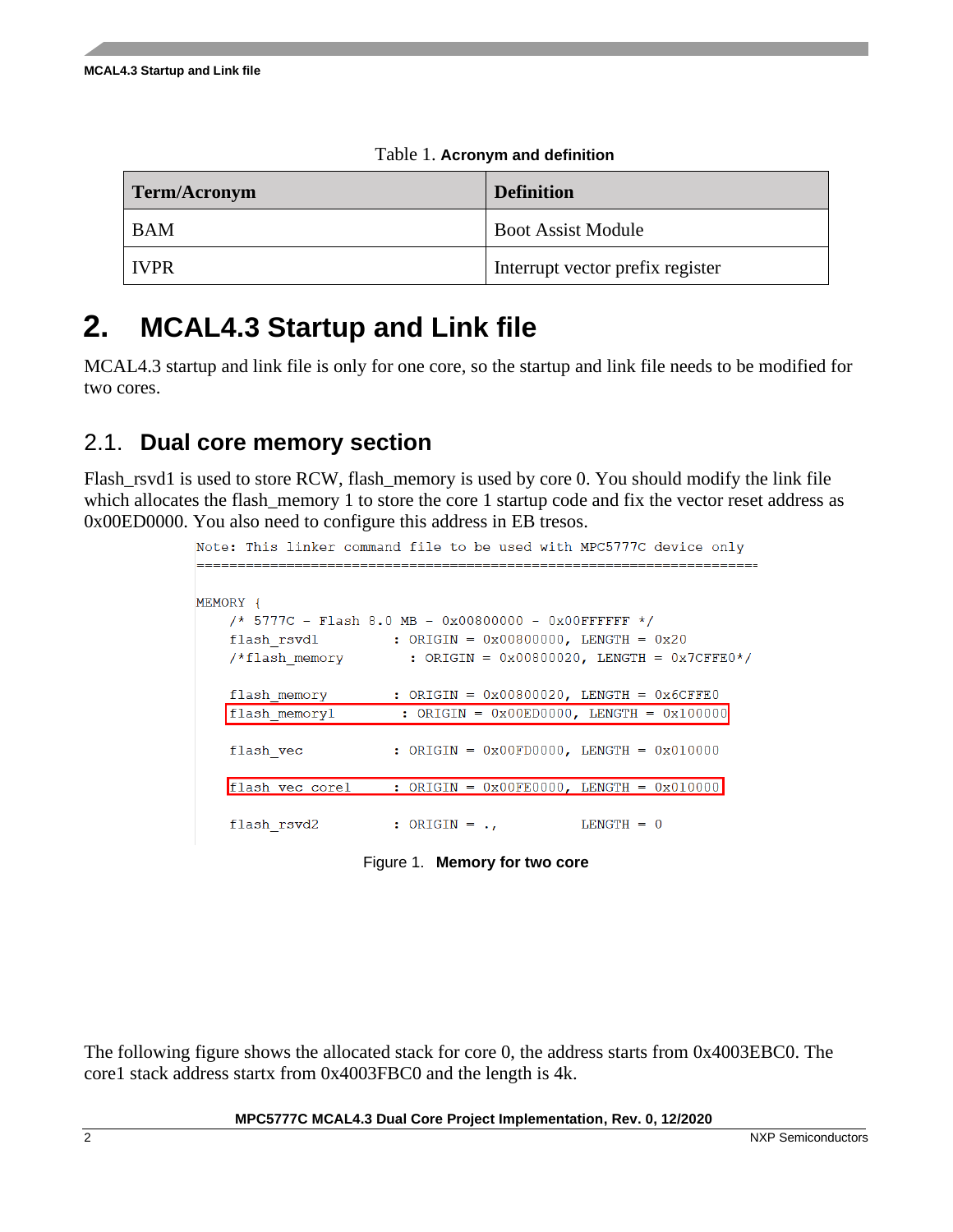```
/* 5777C - SRAM 512 KB : 0x40000000 - 0x4007FFFF */
ram_rsvd1 : ORIGIN = 0x20000000, LENGTH = 0
                  : ORIGIN = 0x40000000, LENGTH = 0x3EB60int sram
                   : ORIGIN = 0x4003EB60, LENGTH = 0x60res ram
                    : ORIGIN = 0x4003EBC0, LENGTH = 0x1000iram stack
iram stack corel
                       : ORIGIN = 0 \times 4003FBC0, LENGTH = 0 \times 1000int timers
                    : ORIGIN = 0x40040BC0, LENGTH = 0x0340int_results and the set
                    : ORIGIN = 0x40040F00, LENGTH = 0x0100int sram no cacheable : ORIGIN = 0x40041000, LENGTH = 0x3F000ram rsvd2
                      : ORIGIN = \cdot,
                                           LENGTH = 0
```
#### Figure 2. **Stack for core1**

The following figure shows the allocated new section for core 1.

- .text1: section for core 1 startup code
- .isrvectbl\_core1: section for core 1 interrupt vector table
- .isrvectbl\_core\_core1: section for core1 core vector table(IVOR)
- \_\_IV\_ADDR\_core1: get the flash\_vec\_core1 address
- \_\_SP\_INIT\_core1: get iram\_stack\_core1 address

| .text1                | $:$ > flash memoryl                                    |
|-----------------------|--------------------------------------------------------|
| .isrvectbl            | $ALIGN(0x10000)$ : > flash vec                         |
| .isrvectbl core       | $\mathbf{R}$ :                                         |
| .isrvectbl corel      | $ALIGN(0x10000)$ : > flash vec corel                   |
| .isrvectbl core corel | : > .                                                  |
| IV ADDR               | $=$ MEMADDR (flash vec);                               |
| IV ADDR corel         | $=$ MEMADDR(flash vec corel);                          |
| SP INIT corel         | $=$ ADDR(iram stack core1) + SIZEOF(iram stack core1); |
| SP END corel          | $=$ ADDR(iram stack corel);                            |

Figure 3. **Allocated new section for core 1**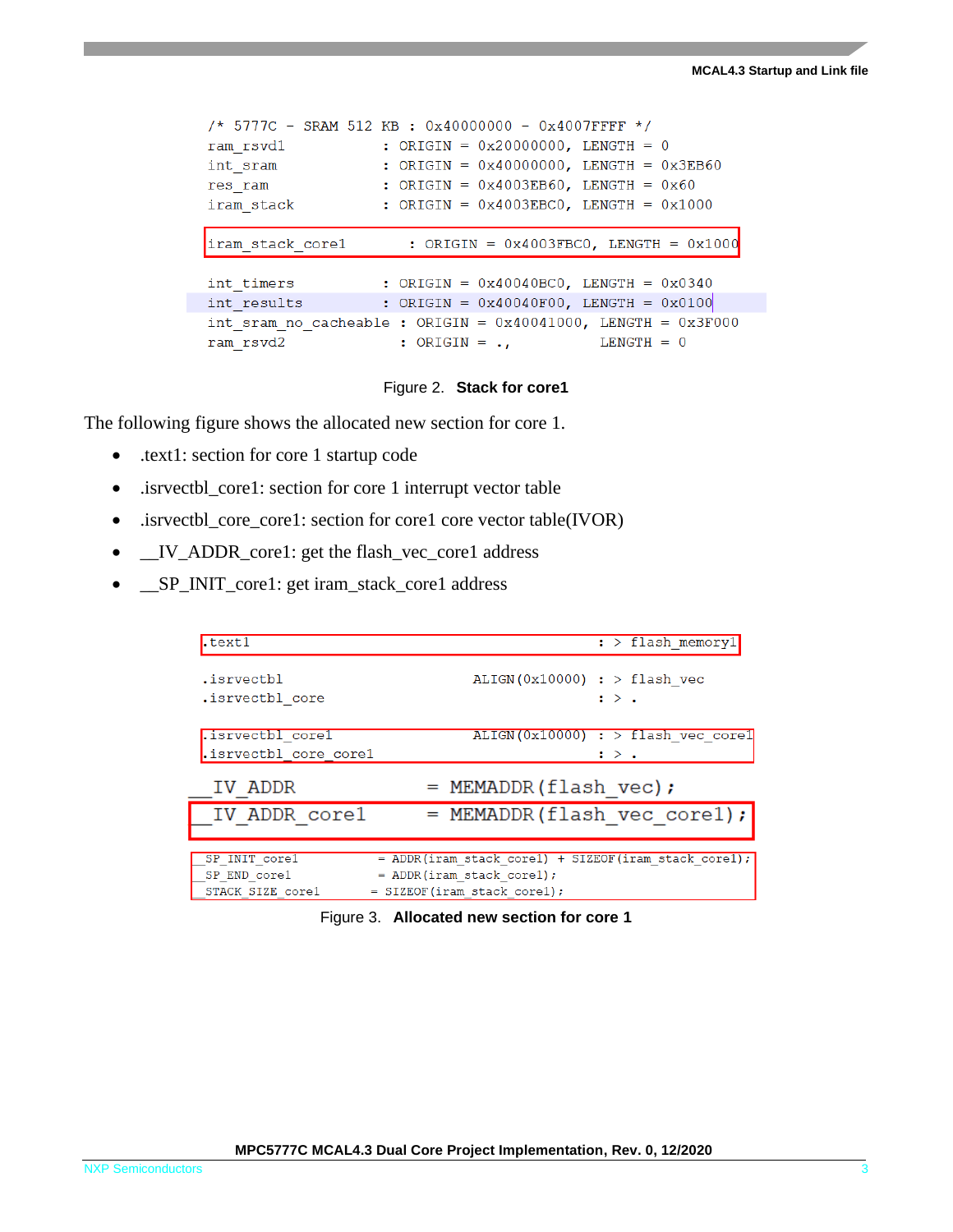### <span id="page-3-0"></span>2.2. **Dual core startup file**

As shown in the following figure, in order to put the startup code into their own section, use the GHS compiler key words to set the core 1 startup code to .text1 section.



Figure 4. **Startup code for core 1**

The following figure shows the IVPR register that needs to be initialized to the address of the interrupt vector table and exception vector handler. These handler addresses are provided as configuration parameters in link setting.

```
/* Initialize IVPR register to address of Interrupt Vector Table */
ASM_KEYWORD (" e_lis r5, __IV_ADDR_core1@h ");
ASM KEYWORD (" e or2i r5, IV ADDR core1@1 ");
ASM KEYWORD (" mtIVPR r5");
ASM KEYWORD (" se mr - r0, r31 ");
ASM_KEYWORD(" e_lis r5, IVORO_Handler_core1@h ");
ASM KEYWORD(" e or2i r5, IVORO Handler core101");
                                \sqrt{ }") ;
ASM KEYWORD(" mtspr 400, r5
ASM KEYWORD(" e lis r5, IVOR1 Handler core1@h ");
ASM KEYWORD(" e or2i r5, IVOR1 Handler core1@1 ");
ASM KEYWORD(" mtspr 401, r5 ");
ASM KEYWORD(" e lis r5, IVOR2 Handler core1@h ");
ASM_KEYWORD(" e_or2i r5, IVOR2_Handler_core1@1 ");
ASM KEYWORD(" mtspr 402, r5
                                \sqrt{m}ASM KEYWORD(" e lis r5, IVOR3 Handler core1@h ");
ASM KEYWORD(" e or2i r5, IVOR3 Handler core1@1 ");
ASM_KEYWORD(" mtspr 403, r5
                               \mathbb{Z});
ASM KEYWORD(" e lis r5, IVOR4 Handler core1@h ");
ASM_KEYWORD(" e_or2i r5, IVOR4_Handler_core1@l ");
ASM_KEYWORD(" mtspr 404, r5
                                 ");
```
Figure 5. **Interrupt vector and exception handler initialization**

**MPC5777C MCAL4.3 Dual Core Project Implementation, Rev. 0, 12/2020**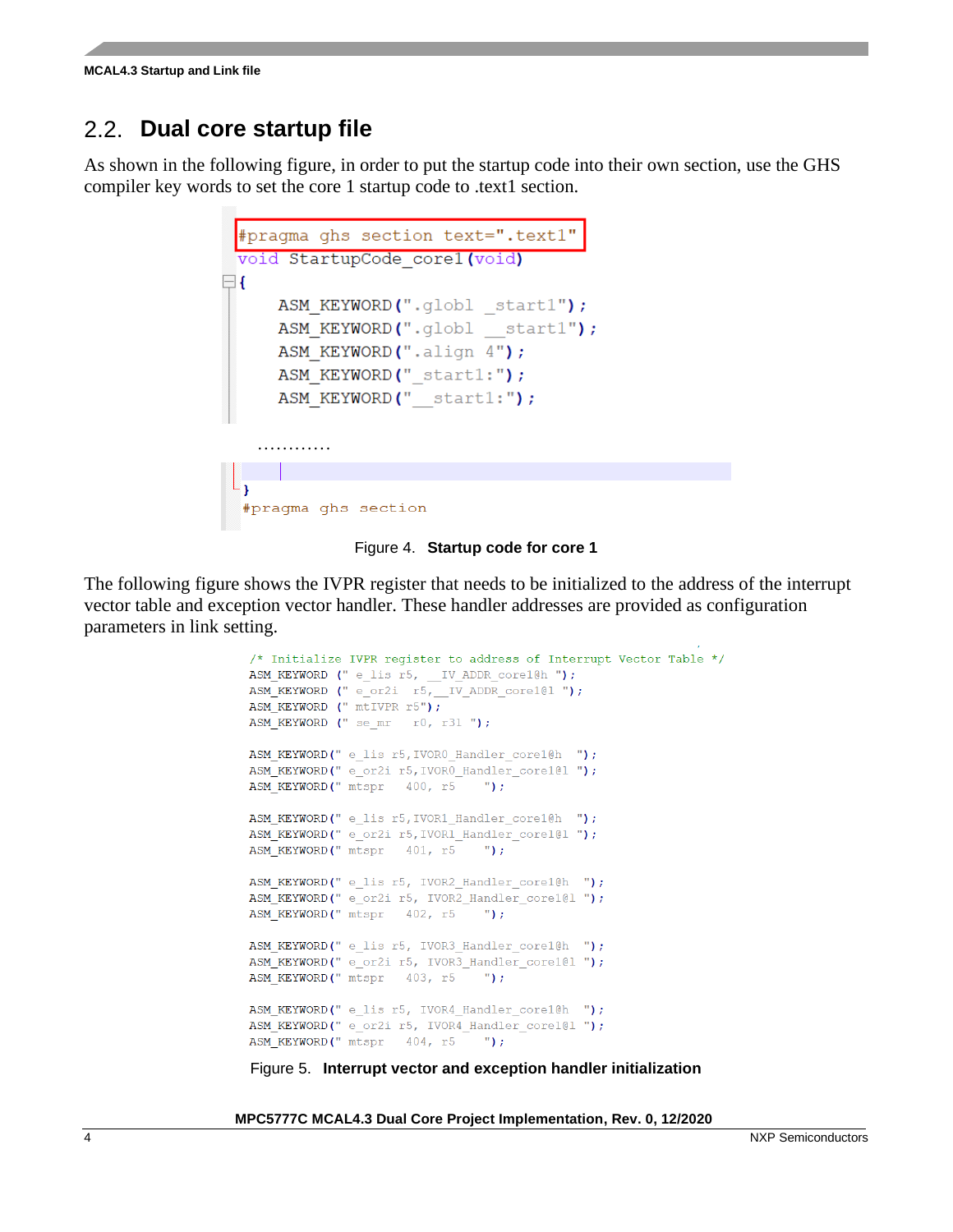The machine check and exception for core 1 should be enabled as shown in the following figure.

```
/* define MSR mask to enable Machine Check and Exception / IRO */
 ASM KEYWORD(" mfmsr r5");
 ASM KEYWORD(" e lis
                   r6, MSR Mask1@h ");
 ASM KEYWORD(" e or2i r6, MSR Mask1@l ");
 ASM KEYWORD(" se or
                   r5, r6 ");
 ASM KEYWORD (" mtmsr
                    r5 "):
 ASM KEYWORD (" se isync") ;
```
#### Figure 6. **Machine check and exception for core 1**

Start-up code should initialize user stack pointer for core 1, as shown in the following figure.

```
/* Autosar Guidance 3 - The start-up code shall initialize the
                                                \star /
/* user stack pointer. The user stack pointer base address and
                                                \star /
/* the stack size are provided as configuration parameter or
                                                \star /
/* linker/locator setting.
                                                \star /
ASM_KEYWORD(" e_lis r1, _SP_INIT_core1@h");
  ASM_KEYWORD(" e_or2i r1, __SP_INIT_core1@1");
```
Figure 7. **Stack initialization for core 1**

### <span id="page-4-0"></span>**3. Core 0 and core 1 reset vector configuration**

On the MPC577C device, the BAM occupies 16 KB of memory space, 0xFFFF\_C000 to 0xFFFF\_FFFF. The actual code size of the BAM program is less than 4 KB and starts at 0xFFFF\_F000, repeating itself after every 4 KB in the BAM address space. BAM program execution as it reset vector from address 0xFFFF\_FFFC.

The BAM exits to user code at 0xFFFF\_FFF8. The last instruction executed by BAM is a BLR. The link register is pre-loaded with the user application start address. The value of the start address depends on the boot mode:

- Booting from internal or external flash memory: 32-bit word following a valid RCHW holds the start address value
- Serial boot is set according to the serial boot protocol

The following table shows the BAM address map.

|  |  | Table 2. BAM memory map |  |
|--|--|-------------------------|--|
|--|--|-------------------------|--|

| <b>Address</b>                  | <b>Description</b>                   |
|---------------------------------|--------------------------------------|
| 0xFFFF C000 - 0xFFFF EFFF       | <b>BAM</b> program mirrored          |
| $0x$ FFFF_F000 - $0x$ FFFF_FFFF | <b>BAM</b> program                   |
| OXFFFF FFFC                     | <b>MCU</b> reset vector              |
| OXFFFF FFF8                     | <b>BAM</b> last executed instruction |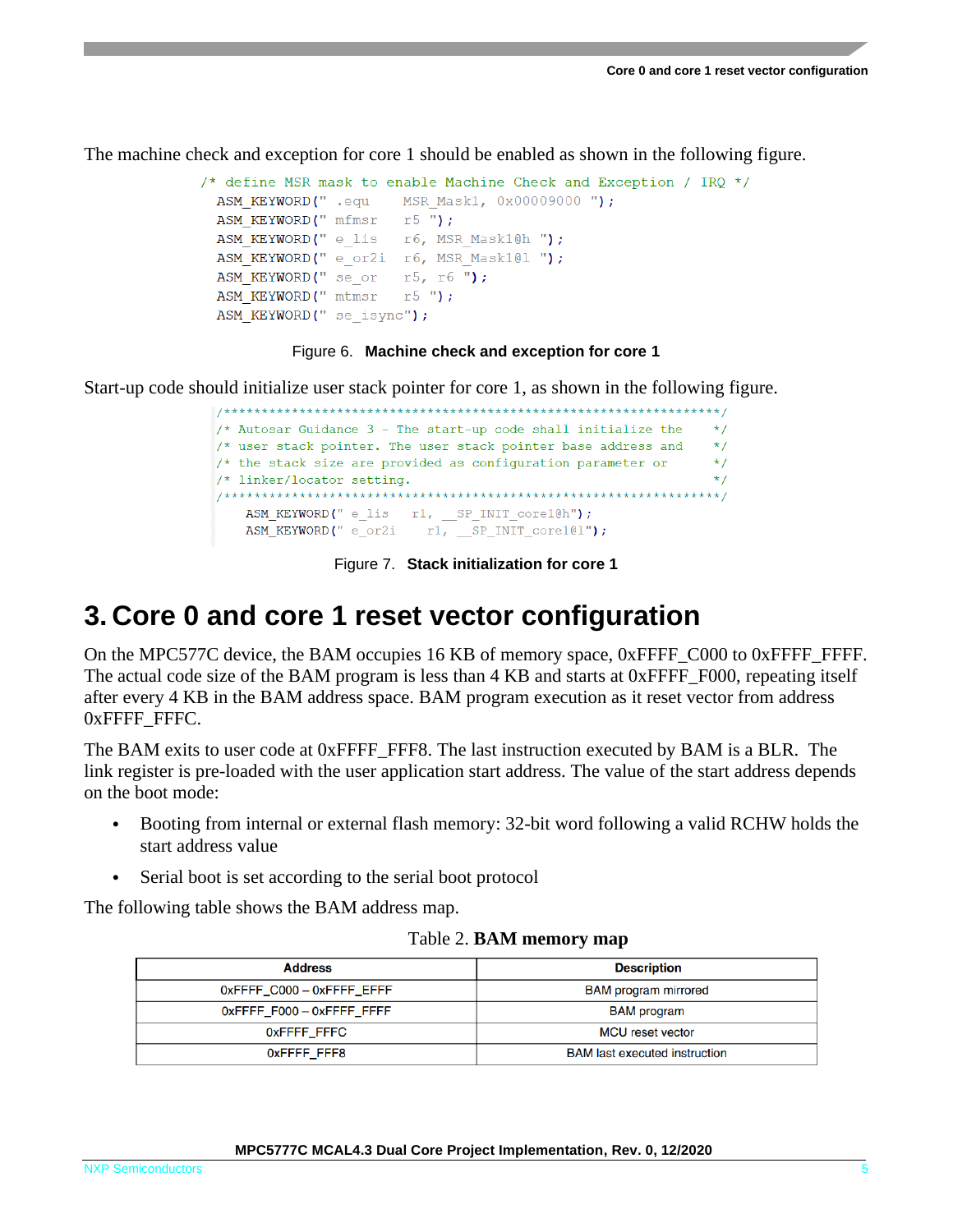#### **Compile and testing**

In order to make the two cores have a fixed vector initial address which is consistent with the EB configuration, the core 0 reset vector address and core 1 reset vector address should be configured with 0xFFFF\_FFFC(4294967292) and 0x00ED0000(15532032) in EB tresos.

| ▼ McuCore0ResetVectorRegister                        |                                                                           |  |
|------------------------------------------------------|---------------------------------------------------------------------------|--|
| McuCore0ResetVectorRegister<br>Name $\approx$        |                                                                           |  |
| Core0 reset vector (0 -> 4294967295)                 | $\mathscr{O}$ .<br>4294967292<br>隐                                        |  |
| Core 0 reset enable.                                 | Core 0 VLE select.<br><b>X</b><br>屠<br>$\mathscr{D}$ $\blacktriangledown$ |  |
| Figure 8. Configure the reset vector for core0 in EB |                                                                           |  |
| ▼ McuCore1ResetVectorRegister                        |                                                                           |  |
| McuCore1ResetVectorRegister<br>Name<br>$\rightarrow$ |                                                                           |  |
| Core1 reset vector (0 -> 4294967295)                 | 15532032<br>6                                                             |  |
|                                                      |                                                                           |  |

Figure 9. **Configure the reset vector for core1 in EB**

# <span id="page-5-0"></span>**4. Compile and testing**

### <span id="page-5-1"></span>4.1. **Compiling GHS**

The test hardware is the MPC5777C EVB. Compiler GHS version is compiler 2019.5.4(it is recommended to update to the latest version), EB tresos version is 25.1 and the MCAL package version is MPC5777C MCAL4.3\_1.0.0.

Open the build folder as shown in the following figure.

| « vds-mpc5777c-mcal4.3 > MPC5777C_MCAL4_3_RTM_1_0_0_Sample_Application > eclipse > plugins > PlatformIntegration_TS_T2D41M10I0R0 > build > |                 |                           |              |  |
|--------------------------------------------------------------------------------------------------------------------------------------------|-----------------|---------------------------|--------------|--|
| $\widehat{\phantom{a}}$<br><b>Name</b>                                                                                                     | Date modified   | <b>Type</b>               | <b>Size</b>  |  |
| bin                                                                                                                                        | 2020/5/14 10:04 | File folder               |              |  |
| cmm                                                                                                                                        | 2020/1/21 14:57 | File folder               |              |  |
| linkfiles                                                                                                                                  | 2020/3/23 11:07 | File folder               |              |  |
| make                                                                                                                                       | 2020/3/23 11:07 | File folder               |              |  |
| <b>S</b> launch.bat                                                                                                                        | 2020/3/23 11:08 | <b>Windows Batch File</b> | 3 KB         |  |
| nake.bat                                                                                                                                   | 2020/1/21 14:57 | <b>Windows Batch File</b> | 5 KB         |  |
| makefile                                                                                                                                   | 2020/1/21 14:57 | File                      | <b>16 KB</b> |  |
|                                                                                                                                            |                 |                           |              |  |

Figure 10. **Sample code build folder**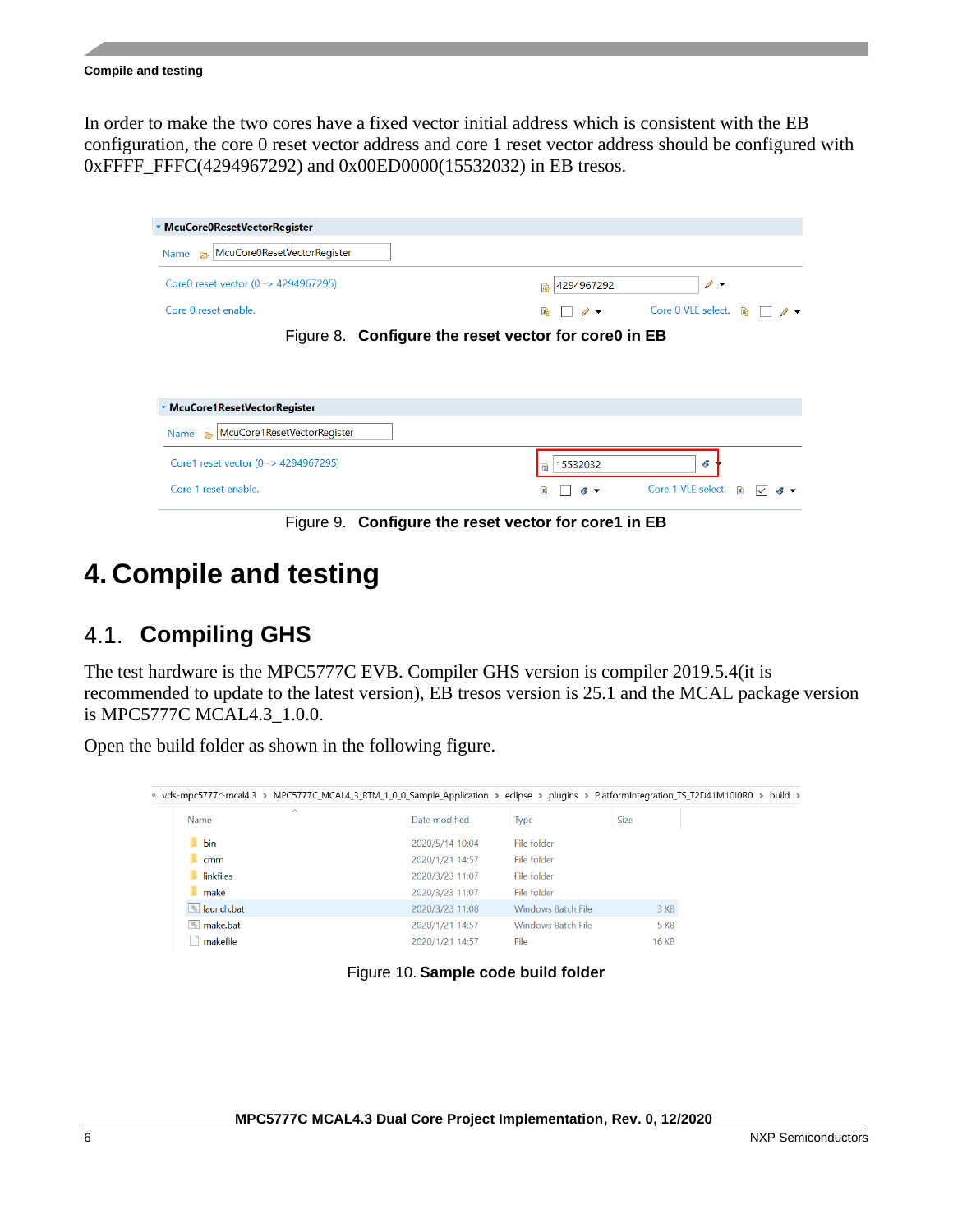

Figure 11. **Launch.bat file**

TRESOS\_DIR: EB tresos installation path

MAKE\_DIR : make.exe file path

GHS\_DIR: GHS compiler installation path

PLUGINS\_DIR : The MCAL4.3 plugins installation path

TRESOS\_WORKSPACE\_DIR: EB project generated code path, which is

C:\vds-mpc5777c-mcal4.3\ MPC5777C\_MCAL4\_3\_RTM\_1\_0\_0\_Sample\_Application\ Tresos\

Workspace\MPC5777C\_4.3\_sample\_applications\output

To build the sample, execute the following command to run launch.bat: launch.bat

| <b>BL</b> C:\Windows\System32\cmd.exe                                                                                                                                                      | $ \Box$ $\times$ |  |
|--------------------------------------------------------------------------------------------------------------------------------------------------------------------------------------------|------------------|--|
| C:\Work Material\software\vds-mpc5777c-mcal4.3\vds-mpc5777c-mcal4.3\MPC5777C MCAL4 3 RTM 1 0 0 Sample Application\eclips<br>e\plugins\PlatformIntegration TS T2D41M10I0R0\build>launch.bat |                  |  |

Figure 12. **Build command**

The object files and linker output file (PlatformIntegration.elf) will be generated in the /bin subdirectory.

Open the cmm folder and run the smp\_demo.cmm script using **LAUTERBACH** debugger and debug the sample application code.

### <span id="page-6-0"></span>4.2. **Test result**

This sample application was tested on the MPC5777C EVB as showing in the following figure. Core 0 is running the MCAN transmission and core 1 is running the CAN transmission.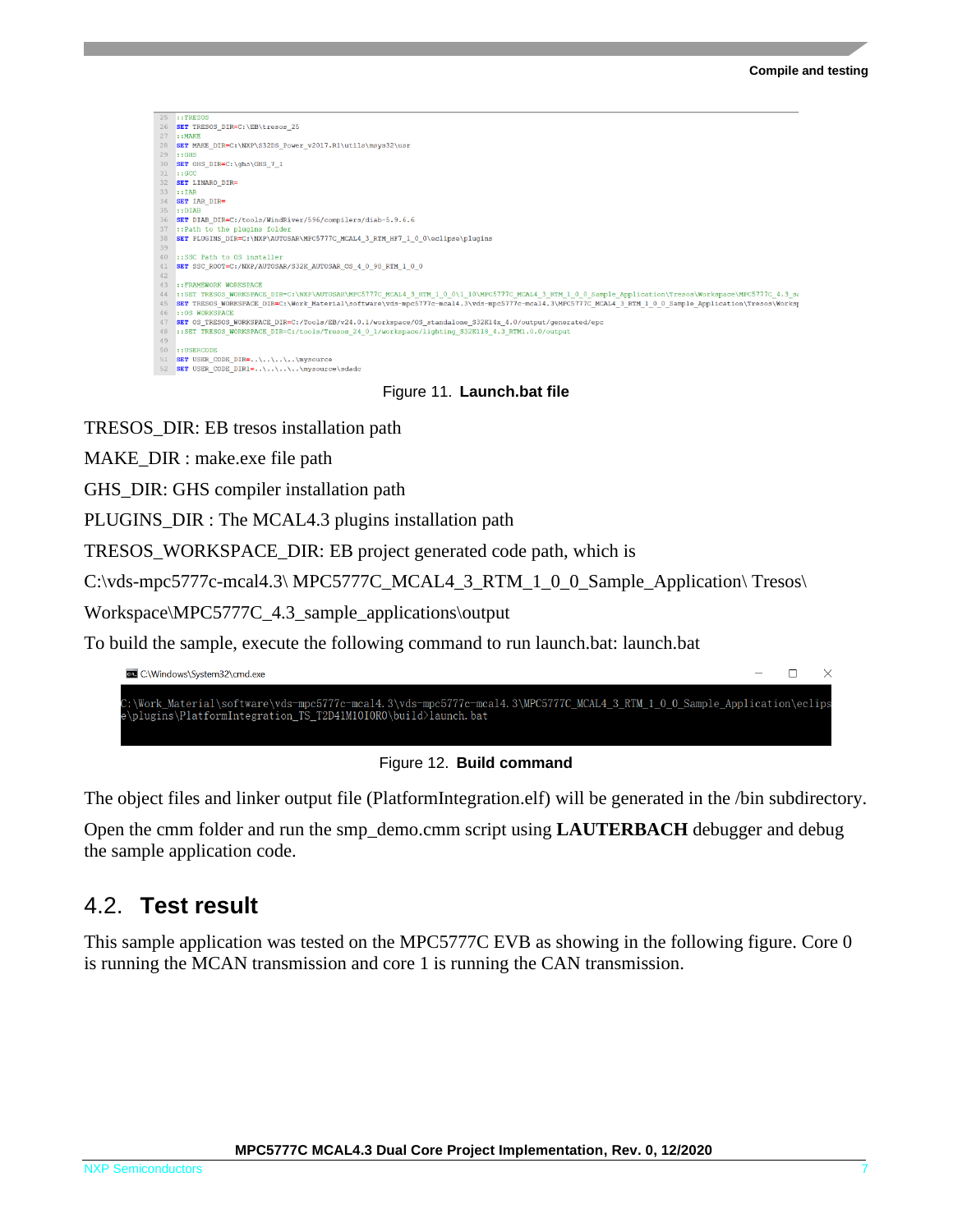#### **References**



Figure 13. **MPC5777C EVB board**

| <b>PCAN-View</b><br>Edit Transmit View Trace Window Help<br>File CAN<br>$\blacksquare \blacksquare \mathscr{S} \mathscr{E} \dashleftarrow \boxtimes \boxtimes \textcolor{red}{\rtimes} \blacksquare \blacksquare \blacksquare \blacksquare \blacksquare \blacksquare \blacksquare \blacksquare$<br>PCAN-USB Pro FD   20 Bus Load   A Error Generator<br>Receive / Transmit<br>Trace |                          |        |                                                                                                                                                                                 |                                          | <b>R</b> PCAN-View <b>CLAV</b><br>Available PCAN hardware:<br>.C. PCAN-USB Pro FD: Device FFFFFFFFFh. Channel 1<br>+C+ PCAN-USB Pro FD: Device FFFFFFFFh, Channel 2                                                                                               | <b>B</b> PCAN-View<br>$\begin{picture}(150,10) \put(0,0){\line(1,0){10}} \put(15,0){\line(1,0){10}} \put(15,0){\line(1,0){10}} \put(15,0){\line(1,0){10}} \put(15,0){\line(1,0){10}} \put(15,0){\line(1,0){10}} \put(15,0){\line(1,0){10}} \put(15,0){\line(1,0){10}} \put(15,0){\line(1,0){10}} \put(15,0){\line(1,0){10}} \put(15,0){\line(1,0){10}} \put(15,0){\line($<br>Receive / Transmit <b>RM</b> Trace $\frac{1}{2}$ PCAN-USE<br>▭<br>Type<br>CAN-ID<br>Len Data<br>31 31 31 31 31 31<br>031h | CAN Edit Transmit View Trace Window TV PCAN-View / CANA<br>Available PCAN hardware:<br>+C+ PCAN-USB Pro FD: Device FFFFFFFFh, Channel 1<br>PCAN-USB Pro FD: Device FFFFFFFFh, Channel 2                                                                                              |  |
|-------------------------------------------------------------------------------------------------------------------------------------------------------------------------------------------------------------------------------------------------------------------------------------------------------------------------------------------------------------------------------------|--------------------------|--------|---------------------------------------------------------------------------------------------------------------------------------------------------------------------------------|------------------------------------------|-------------------------------------------------------------------------------------------------------------------------------------------------------------------------------------------------------------------------------------------------------------------|--------------------------------------------------------------------------------------------------------------------------------------------------------------------------------------------------------------------------------------------------------------------------------------------------------------------------------------------------------------------------------------------------------------------------------------------------------------------------------------------------------|--------------------------------------------------------------------------------------------------------------------------------------------------------------------------------------------------------------------------------------------------------------------------------------|--|
| CAN-ID<br>011h<br>Receive                                                                                                                                                                                                                                                                                                                                                           | Type<br>FD BRS<br>FD BRS | Length | Data<br>31 32 33 34 35 36 37 38 39 40 41 42<br>43 44 45 46<br>12 13 14 15 16 17 18 19 00 00 00 00<br>00 00 00 00                                                                | Cycle Time<br>355852.6<br>150.3          |                                                                                                                                                                                                                                                                   | 12 13 14 15 16 17<br>600h<br>$\overline{8}$<br>Receive                                                                                                                                                                                                                                                                                                                                                                                                                                                 |                                                                                                                                                                                                                                                                                      |  |
| CAN-ID<br>700h<br>Transmit                                                                                                                                                                                                                                                                                                                                                          | Type                     | Length | Data<br>$\sqrt{150}$<br>12 13 14 15 16 17 18 19<br>00 00 00 00 00 00 00 00<br>Connected to hardware PCAN-USB Pro FD, Channel 2 *** Bit rate: 500 kBit/s / 2 MBit/s   Status: OK | Cycle Ti Count<br>Trigge<br>3900<br>Time | CANFD<br>□ Data Bit rate:<br>Clock Frequency: Nominal Bit rate:<br>$\sim$ 2 MBit/s<br>$\vee$ 500 kBit/s<br>40 MHz<br><b>Filter settings</b><br>C Standard<br>(Hex) To: 7FF<br>From: 000<br>(Hex)<br>Extended<br>Listen-only mode<br><b>O</b> Help<br>OK<br>Cancel | Ξ<br>Type<br>CAN-ID<br>Len Data<br>12 13 14 15 16 17<br>600h<br>18 19<br>Transmit<br>Connected to hardware PCAN-USB Pro FD. Channel                                                                                                                                                                                                                                                                                                                                                                    | $\Box$ CAN FD<br>Due Die<br>Nominal Bit rate<br><b>Clock Frequency:</b><br>word on rot<br>$\vee$ 500 kBit/s<br>40 MHz<br>$\checkmark$<br>Filter settings<br>C Standard<br>From: 000<br>(Hex) To: 7FF<br>(Hex)<br>○ Extended<br>Listen-only mode<br><sup>O</sup> Help<br>OK<br>Cancel |  |

Figure 14. **MCAN sample transmission in core0 Figure 15. CAN transmission in core1**

# <span id="page-7-0"></span>**5. References**

- [MPC5777C Reference Manual](https://www.nxp.com/docs/en/reference-manual/MPC5777CRM.pdf)
- [MPC5777C EVB User Guide](https://www.nxp.com/docs/en/user-guide/MPC5777CEVBUG.pdf)